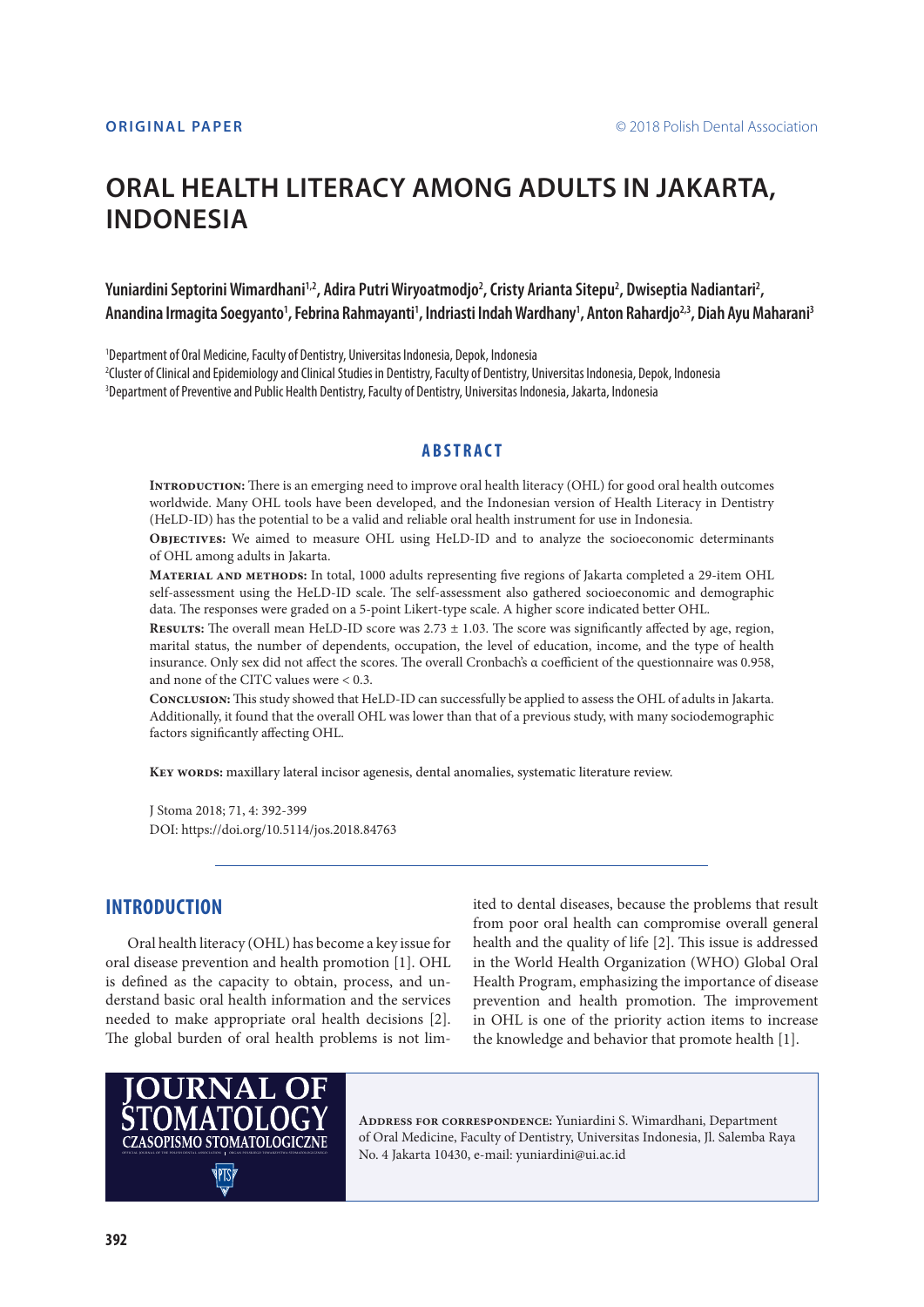There are many tools available to measure OHL, including the Rapid Estimate of Adult Literacy in Dentistry, the Test of Functional Health Literacy in Dentistry, the Oral Health Literacy Instrument, the Rapid Estimate of Adult Literacy in Medicine and Dentistry, the Comprehensive Measure of Oral Health Knowledge, the Hong Kong Rapid Estimate of Adult Literacy in Dentistry, the Oral Health Literacy Adults Questionnaire, and Health Literacy in Dentistry (HeLD) [1]. A majority of these tools are subjectively biased in terms of word recognition, numeracy, and the reading skills of the respondents. They may also not include other aspects of oral health such as health behavior or service utilization [1]. The more current tools such as HeLD cover more domains while assessing OHL, including communication, access, economic barriers, receptivity, understanding, utilization, and support. HeLD was based on the Health Literacy Management Scale (HeLMS), but it focuses on oral health rather than on overall medical health and is used in different settings globally.

Until our previous study assessed OHL using the Indonesian version of HeLD (HeLD-ID) in a sample population of Indonesian university students and adolescents, data on the OHL of the Indonesian population were unavailable. HeLD-ID has been translated into the Indonesian language using a forward and backward process according to the guidelines for cross-cultural adaptation [3-5]. The results of our previous study indicated that HeLD-ID has the potential to be a valid and reliable oral health instrument to be used in a larger population, particularly in Indonesia. Indonesia is the fourth most populous country worldwide, after China, India, and the United States. Approximately 57% of Indonesians live on the island of Java, with Jakarta being the most densely populated city in Indonesia with a population of approximately 10 million individuals [6]. It is important to know the OHL of adults in Jakarta to successfully implement programs for the promotion of better health behavior and the prevention of various diseases. The objective of this study was to measure HeLD-ID and to analyze the socioeconomic determinants of OHL among adults in Jakarta.

# **MATERIAL AND METHODS**

#### SUBJECTS

This cross-sectional analytical study was conducted to determine the levels of OHL among adults living in Daerah Khusus Ibukota Jakarta, also called the Special Capital Region of Jakarta, the capital and largest city of Indonesia. The research protocol was approved by the Ethical Committee of the Faculty of Dentistry, Universitas Indonesia. This study was performed in 2015 with 1000 adults representing a total of 9,604,329 individuals from 5 different areas of Jakarta (data from 2010). The respondents were selected using a multistage cluster random sampling method based on a proportional number of people in each area of Jakarta. Informed consent was obtained from every respondent who participated in the study.

### MEASURES

The socioeconomic and demographic data and the data about OHL were collected using a self-administered survey called the HeLD questionnaire. It had been translated into the Indonesian language, validated in our previous study, confirmed, and renamed as HeLD-ID [3, 4]. The original HeLD scale comprised 29 items that were designed to assess OHL [7]. HeLD focused on the difficulty experienced by respondents and comprised seven domains, including receptivity, understanding, support, economic barriers, access, communication, and utilization. The responses were graded on a 5-point Likert-type scale ranging from 0 (unable to do) to 4 (without any difficulty) with scores ranging from 0 to 116. A higher score indicated better OHL.

#### STATISTICAL ANALYSIS

The total HeLD score was calculated based on the mean response for each question. The data obtained were processed using SPSS version 23 for Macintosh. Cronbach's a and corrected item-total correlations (CITCs) were used to assess the internal consistency of the instrument. Alpha, if deleted, was used for optimal subscale assessment and was determined for each item as a measure of overall item consistency. A Cronbach's a coefficient of ≥ 0.70 was considered as an acceptable level of reliability. If the CITC value was < 0.30, the item was removed. The normality of the data was determined using the Kolmogorov-Smirnov test. The association among the seven components of HeLD-ID was measured using Pearson correlation. Various sociodemographic characteristics of the respondents were analyzed for the differences in OHL among the sociodemographic characteristics using the non-parametric Mann-Whitney *U*-test and the non-parametric Kruskal-Wallis test. The significance level was set at 0.05. Statistically significant differences in the scaled scores with relevant OHL-related factors offered evidence of the instrument's ability to discriminate among the groups.

#### **RESULTS**

All respondents completed the HeLD questionnaire. The overall mean HeLD score for all respondents based on the demographic characteristics was analyzed, and the results are shown in Table 1. The overall mean HeLD score for all 1000 participants was 2.73 with no differ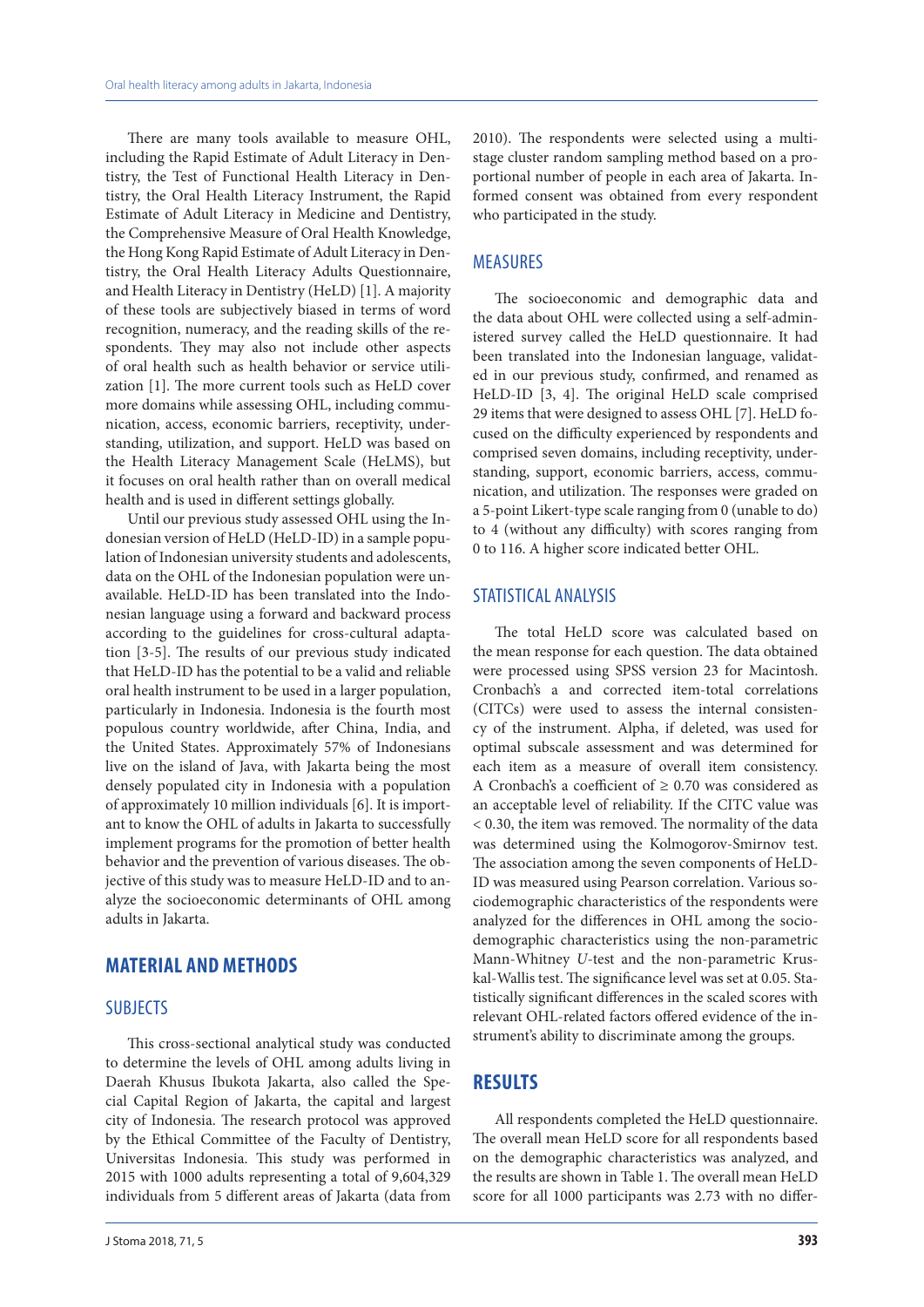ence in terms of sex, which was the only factor that did not affect the HeLD-ID scores. The respondents located in the central area of Jakarta had the highest HeLD scores compared with those located in the other areas, whereas the respondents living on the islands had the lowest scores. The differences were statistically significant ( $p < 0.05$ ). The respondents in the 18-24-yearold age group had the highest HeLD scores, whereas the  $\geq 65$ -year-old respondents had the lowest scores. The differences in the scores between the age groups were statistically significant ( $p < 0.05$ ). Their marital status, the number of dependents, occupation, the level of education, income, and the type of health insurance significantly influenced the HeLD score  $(p < 0.05)$ .

Further, the mean of each HeLD domain for the sociodemographic determinants was analyzed. The results are shown in Table 2. The HeLD domain scores were not significantly different in terms of sex. The number of dependents significantly differed for scores in the domains of receptivity, support, economic barrier, and access. The type of health insurance influenced the scores in the domains of receptivity and understanding. The other sociodemographic determinants such as age, marital status, occupa-

**TABLE 1.** Mean Health Literacy in Dentistry (HeLD) Scores among various sociodemographic characteristics for adult respondents living in the DKI Jakarta area

|                 |            |             | <b>HeLD</b> score |  |
|-----------------|------------|-------------|-------------------|--|
| <b>Variable</b> | $n$ (%)    | <b>Mean</b> | <b>SD</b>         |  |
| Total           | 1000 (100) | 2.73        | 1.03              |  |
| Gender          |            |             |                   |  |
| Female          | 504 (50.4) | 2.73        | 1.01              |  |
| Male            | 496 (49.6) | 2.73        | 1.04              |  |
| $p$ -value      |            |             | 0.76              |  |
| Area            |            |             |                   |  |
| Central         | 323 (32.2) | 2.99        | 0.95              |  |
| East            | 220 (22.0) | 2.56        | 1.05              |  |
| South           | 195 (19.5) | 2.81        | 1.04              |  |
| West            | 158 (15.8) | 2.41        | 1.02              |  |
| <b>North</b>    | 80 (8.0)   | 2.67        | 0.95              |  |
| <b>Islands</b>  | 24(2.4)    | 2.50        | 1.08              |  |
| $p$ -value      |            |             | < 0.05            |  |
| Age             |            |             |                   |  |
| $18 - 24$       | 243        | 2.98        | 0.83              |  |
| $25 - 44$       | 270        | 2.86        | 0.86              |  |
| $45 - 64$       | 270        | 2.75        | 1.05              |  |
| > 65            | 217        | 2.28        | 1.23              |  |
| $p$ -value      |            |             | < 0.05            |  |

#### **TABLE 1.** (Continued)

| <b>Variable</b>                            |            |             | <b>HeLD</b> score |
|--------------------------------------------|------------|-------------|-------------------|
|                                            | $n$ (%)    | <b>Mean</b> | <b>SD</b>         |
| <b>Marital status</b>                      |            |             |                   |
| <b>Unmarried</b>                           | 239 (23.9) | 2.95        | 0.88              |
| Married                                    | 666 (66.6) | 2.74        | 1.01              |
| Widowed                                    | 95 (9.5)   | 2.11        | 1.21              |
| $p$ -value                                 |            |             | < 0.05            |
| Number of dependents                       |            |             |                   |
| None                                       | 357 (35.7) | 2.60        | 1.11              |
| 1                                          | 199 (19.9) | 2.67        | 1.02              |
| $\overline{2}$                             | 178 (17.8) | 2.88        | 0.89              |
| 3                                          | 131(13.1)  | 2.81        | 1.03              |
| >3                                         | 135 (13.5) | 2.90        | 0.91              |
| $p$ -value                                 |            |             | < 0.05            |
| <b>Occupation</b>                          |            |             |                   |
| None                                       | 430        | 2.56        | 1.06              |
| Labor worker                               | 158        | 2.60        | 1.06              |
| Entrepreneur                               | 207        | 2.81        | 0.94              |
| Private employee                           | 122        | 3.02        | 0.92              |
| Government employee                        | 27         | 3.29        | 0.85              |
| <b>Other</b>                               | 56         | 3.27        | 0.85              |
| $p$ -value                                 |            |             | < 0.05            |
| Level of education                         |            |             |                   |
| None                                       | 30         | 1.25        | 1.00              |
| Did not finish<br>elementary school        | 56         | 2.21        | 1.23              |
| Elementary school                          | 183        | 2.21        | 1.08              |
| Middle school                              | 163        | 2.53        | 0.94              |
| High school                                | 432        | 2.99        | 0.83              |
| Diploma/<br>Undergraduate/<br>Postgraduate | 145        | 3.36        | 0.69              |
| $p$ -value                                 |            |             | < 0.05            |
| Income (Rp per month)                      |            |             |                   |
| $<$ 1 million                              | 385        | 2.44        | 1.05              |
| 1-3 million                                | 417        | 2.74        | 1.00              |
| $>$ 3 million                              | 198        | 3.27        | 0.78              |
| $p$ -value                                 |            |             | < 0.05            |
| <b>Health finance</b>                      |            |             |                   |
| Government insurance                       | 730        | 2.94        | 0.90              |
| Private insurance                          | 59         | 2.98        | 0.89              |
| No insurance                               | 211        | 2.85        | 0.93              |
| $p$ -value                                 |            |             | < 0.05            |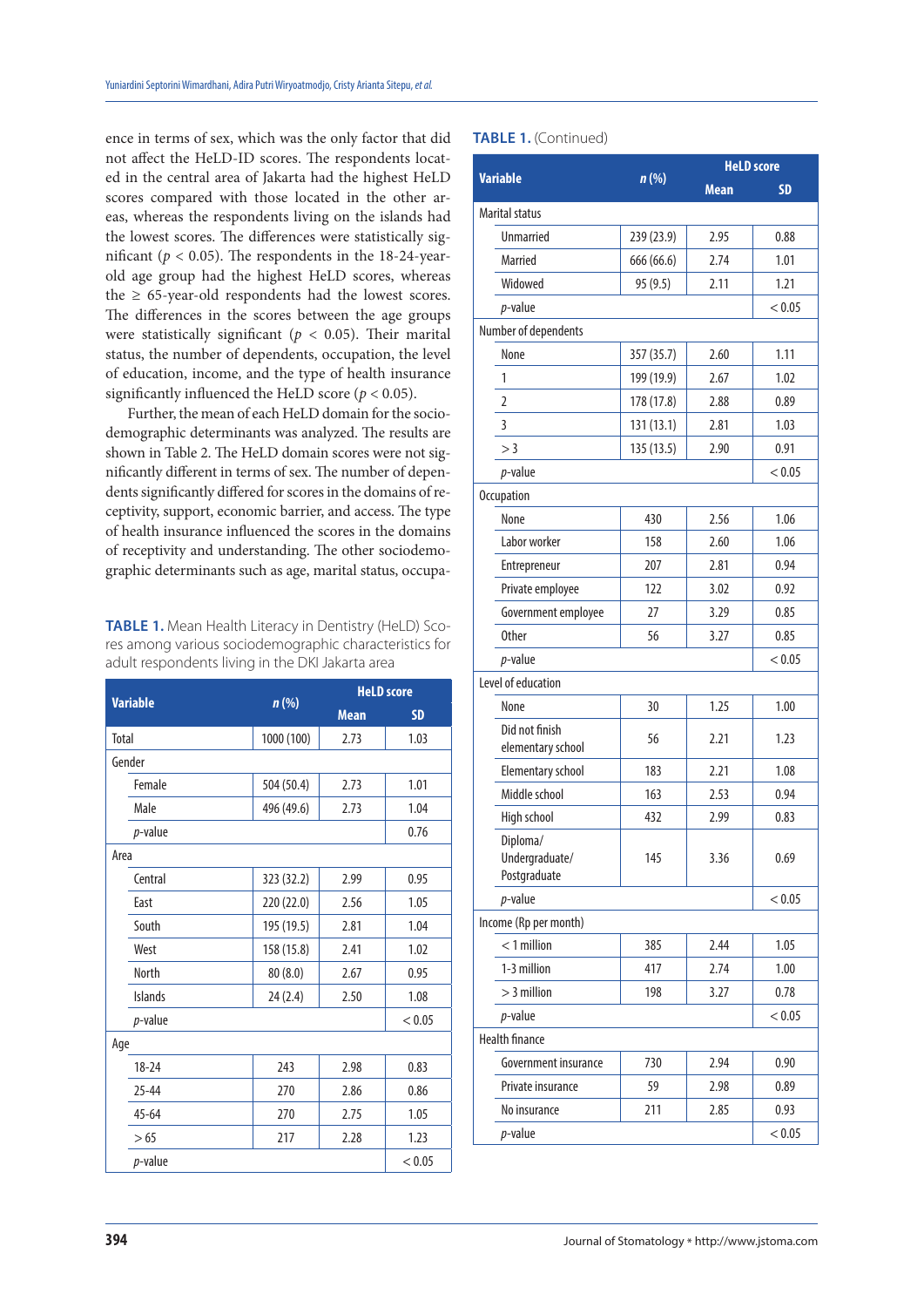**TABLE 2.** Mean Health Literacy in Dentistry (HeLD) domain scores among various sociodemographic characteristics of adult respondents living in Jakarta area

|                        |            | <b>HeLD</b>     |                 | <b>HeLD Domain</b>              |                 |                                                                       |                         |                  |                 |
|------------------------|------------|-----------------|-----------------|---------------------------------|-----------------|-----------------------------------------------------------------------|-------------------------|------------------|-----------------|
| <b>Variable</b>        | $n$ (%)    | Mean $\pm$ SD   | $\mathbf{1}$    | $\overline{2}$                  | 3               | 4                                                                     | $\overline{\mathbf{5}}$ | $\boldsymbol{6}$ | $\overline{7}$  |
| Total                  | 1000 (100) | $2.73 \pm 1.03$ | $2.92 \pm 0.91$ | $2.88 \pm 1.32$                 | $2.85 \pm 1.22$ | $2.60 \pm 1.30$                                                       | $2.60 \pm 1.30$         | $2.49 \pm 1.27$  | $2.77 \pm 1.25$ |
| Gender                 |            |                 |                 |                                 |                 |                                                                       |                         |                  |                 |
| Female                 | 504 (50.4) | $2.73 \pm 1.01$ | $2.91 \pm 0.90$ | $2.88 \pm 1.20$                 | $2.85 \pm 1.22$ | $2.60 \pm 1.30$                                                       | $2.60 \pm 1.33$         | $2.46 \pm 1.27$  | $2.79 \pm 1.25$ |
| Male                   | 496 (49.6) | $2.73 \pm 1.04$ | $2.94\pm0.92$   | $2.94 \pm 1.28$                 | $2.82 \pm 1.24$ | $2.58 \pm 1.31$                                                       | $2.60 \pm 1.28$         | $2.52 \pm 1.26$  | $2.74 \pm 1.25$ |
| $p$ -value             |            | 0.76            | 0.35            | 0.34                            | 0.39            | 0.51                                                                  | 0.74                    | 0.50             | 0.46            |
| Area                   |            |                 |                 |                                 |                 |                                                                       |                         |                  |                 |
| Central                | 323 (32.2) | $2.99 \pm 0.95$ | $2.96 \pm 0.85$ | $3.04 \pm 1.08$                 | $2.98 \pm 1.08$ | $2.86 \pm 1.14$                                                       | $2.89 \pm 1.15$         | $2.76 \pm 1.10$  | $3.03 \pm 1.05$ |
| East                   | 220(22.0)  | $2.56 \pm 1.05$ | $2.99 \pm 0.94$ | $2.74 \pm 1.34$                 | $2.74 \pm 1.34$ | $2.36 \pm 1.37$                                                       | $2.38 \pm 1.42$         | $2.29 \pm 1.32$  | $2.54 \pm 1.37$ |
| South                  | 195 (19.5) | $2.81 \pm 1.04$ | $3.09 \pm 0.91$ | $2.96 \pm 1.20$                 | $2.96 \pm 1.20$ | $2.77 \pm 1.36$                                                       | $2.75 \pm 1.28$         | $2.56 \pm 1.33$  | $2.75 \pm 1.32$ |
| West                   | 158 (15.8) | $2.41 \pm 1.02$ | $2.66 \pm 0.95$ | $2.60 \pm 1.27$                 | $2.60 \pm 1.27$ | $2.31 \pm 1.29$                                                       | $2.25 \pm 1.30$         | $2.53 \pm 1.21$  | $2.48 \pm 1.27$ |
| North                  | 80(8.0)    | $2.67 \pm 0.95$ | $2.75 \pm 0.90$ | $2.87 \pm 1.85$                 | $2.87 \pm 1.35$ | $2.48 \pm 1.37$                                                       | $2.44 \pm 1.28$         | $2.25 \pm 1.21$  | $2.92 \pm 1.19$ |
| <b>Islands</b>         | 24(2.4)    | $2.50 \pm 1.08$ | $2.97 \pm 0.75$ | $2.76 \pm 1.22$                 | $2.76 \pm 1.22$ | $2.15 \pm 1.32$                                                       | $2.28 \pm 1.34$         | $2.25 \pm 1.43$  | $2.70 \pm 1.42$ |
| $p$ -value             |            | < 0.001         | < 0.001         | 0.012                           | 0.019           | < 0.001                                                               | < 0.001                 | < 0.001          | < 0.001         |
| Age                    |            |                 |                 |                                 |                 |                                                                       |                         |                  |                 |
| 18-24                  | 243        | $2.98 \pm 0.83$ | $3.05 \pm 0.76$ | $3.25 \pm 1.02$                 | $3.15 \pm 0.98$ | $2.76 \pm 1.01$                                                       | $2.78 \pm 1.13$         | $2.80 \pm 1.02$  | $3.08 \pm 0.91$ |
| $25 - 44$              | 270        | $2.86 \pm 0.86$ | $2.85 \pm 0.88$ | $3.20 \pm 1.02$                 | $2.93 \pm 1.07$ | $2.66 \pm 1.23$                                                       | $2.74 \pm 1.14$         | $2.66 \pm 1.10$  | $2.94 \pm 1.05$ |
| $45 - 64$              | 270        | $2.75 \pm 1.05$ | $2.95 \pm 0.95$ | $2.88 \pm 1.34$                 | $2.87 \pm 1.26$ | $2.69 \pm 1.29$                                                       | $2.68 \pm 1.32$         | $2.50 \pm 1.27$  | $2.78 \pm 1.27$ |
| $\geq 65$              | 217        | $2.28 \pm 1.23$ | $2.85 \pm 1.03$ | $2.07 \pm 1.56$                 | $2.39 \pm 1.43$ | $2.23 \pm 1.53$                                                       | $2.12 \pm 1.52$         | $2.12 \pm 1.52$  | $2.17 \pm 1.55$ |
| $p$ -value             |            | < 0.001         | < 0.001         | < 0.001                         | 0.007           | < 0.001                                                               | < 0.001                 | < 0.001          | < 0.001         |
| <b>Marital status</b>  |            |                 |                 |                                 |                 |                                                                       |                         |                  |                 |
| Not married            | 239 (23.9) | $2.95 \pm 0.88$ | $3.01 \pm 0.81$ | $3.22 \pm 1.07$                 | $3.05 \pm 1.04$ | $2.76 \pm 1.11$                                                       | $2.83 \pm 1.14$         | $2.82 \pm 1.05$  | $3.03 \pm 1.00$ |
| Married                | 666 (66.6) | $2.74 \pm 1.01$ | $2.94 \pm 0.92$ | $2.90 \pm 1.31$                 | $2.85 \pm 1.25$ | $2.61 \pm 1.32$                                                       | $2.61 \pm 1.30$         | $2.48 \pm 1.27$  | $2.78 \pm 1.24$ |
| Widowed                | 95(9.5)    | $2.11 \pm 1.21$ | $2.62 \pm 1.04$ | $1.90 \pm 1.55$                 | $2.36 \pm 1.43$ | $2.14 \pm 1.48$                                                       | $1.97 \pm 1.50$         | $1.72 \pm 1.43$  | $2.00 \pm 1.54$ |
| $p$ -value             |            | < 0.001         | 0.010           | < 0.001                         | 0.001           | 0.007                                                                 | < 0.001                 | < 0.001          | < 0.001         |
| Number of dependents   |            |                 |                 |                                 |                 |                                                                       |                         |                  |                 |
| None                   | 357 (35.7) | $2.60 \pm 1.11$ | $2.90 \pm 0.93$ | $2.63 \pm 1.47$                 | $2.73 \pm 1.29$ | $2.50 \pm 1.36$                                                       | $2.47 \pm 1.39$         | $2.33 \pm 1.35$  | $2.62 \pm 1.37$ |
| 1                      | 199 (19.9) | $2.67 \pm 1.02$ | $2.82 \pm 0.96$ | $2.80 \pm 1.33$                 | $2.80 \pm 1.25$ | $2.58 \pm 1.34$                                                       | $2.50 \pm 1.30$         | $2.37 \pm 1.24$  | $2.70 \pm 1.23$ |
| $\overline{2}$         | 178 (17.8) | $2.88 \pm 0.89$ |                 | $2.94 \pm 0.85$ 3.16 $\pm$ 1.12 |                 | $3.06 \pm 1.03$   2.78 $\pm$ 1.12   2.76 $\pm$ 1.17   2.69 $\pm$ 1.13 |                         |                  | $2.93 \pm 1.04$ |
| 3                      | 131(13.1)  | $2.81 \pm 1.03$ | $2.98 \pm 0.87$ | $3.05 \pm 1.20$                 | $2.83 \pm 1.24$ | $2.62 \pm 1.36$                                                       | $2.71 \pm 1.28$         | $2.58 \pm 1.27$  | $2.87 \pm 1.25$ |
| >3                     | 135(13.5)  | $2.90 \pm 0.91$ | $3.05 \pm 0.87$ | $3.12 \pm 1.14$                 | $2.98 \pm 1.16$ | $2.63 \pm 1.26$                                                       | $2.75 \pm 1.21$         | $2.73 \pm 1.18$  | $2.94 \pm 1.16$ |
| $p$ -value             |            | 0.03            | 0.24            | < 0.001                         | 0.09            | 0.49                                                                  | 0.10                    | 0.003            | 0.05            |
| <b>Occupation</b>      |            |                 |                 |                                 |                 |                                                                       |                         |                  |                 |
| None                   | 430        | $2.56 \pm 1.06$ | $2.84 \pm 0.93$ | $2.66 \pm 1.43$                 | $2.71 \pm 1.28$ | $2.38 \pm 1.35$                                                       | $2.41 \pm 1.36$         | $2.26 \pm 1.32$  | $2.59 \pm 1.32$ |
| Labor worker           | 158        | $2.60 \pm 1.06$ | $2.72 \pm 0.92$ | $2.78\pm1.28$                   | $2.71 \pm 1.21$ | $2.37 \pm 1.31$                                                       | $2.44 \pm 1.25$         | $2.37 \pm 1.25$  | $2.59 \pm 1.25$ |
| Entrepreneur           | 207        | $2.81 \pm 0.94$ | $3.04 \pm 0.84$ | $2.95 \pm 1.32$                 | $2.89 \pm 1.22$ | $2.76 \pm 1.28$                                                       | $2.67 \pm 1.25$         | $2.57 \pm 1.18$  | $2.88 \pm 1.21$ |
| Private employee       | 122        | $3.02\pm0.92$   | $3.05\pm0.92$   | $3.29 \pm 0.99$                 | $3.18 \pm 1.03$ | $3.03 \pm 1.07$                                                       | $2.93 \pm 1.18$         | $2.84 \pm 1.14$  | $3.08 \pm 1.05$ |
| Government<br>employee | 27         | $3.29 \pm 0.85$ | $3.32 \pm 0.67$ | $3.46 \pm 0.94$                 | $3.38 \pm 0.85$ | $3.23 \pm 1.10$                                                       | $3.28 \pm 1.07$         | $3.12 \pm 1.12$  | $3.25 \pm 1.04$ |
| <b>Others</b>          | 56         | $3.27 \pm 0.85$ | $3.27 \pm 0.77$ | $3.40 \pm 0.92$                 | $3.19 \pm 0.95$ | $3.10 \pm 0.97$                                                       | $3.19 \pm 1.09$         | $3.16 \pm 1.00$  | $3.26 \pm 0.99$ |
| $p$ -value             |            | < 0.001         | < 0.001         | < 0.001                         | < 0.001         | < 0.001                                                               | < 0.001                 | < 0.001          | < 0.001         |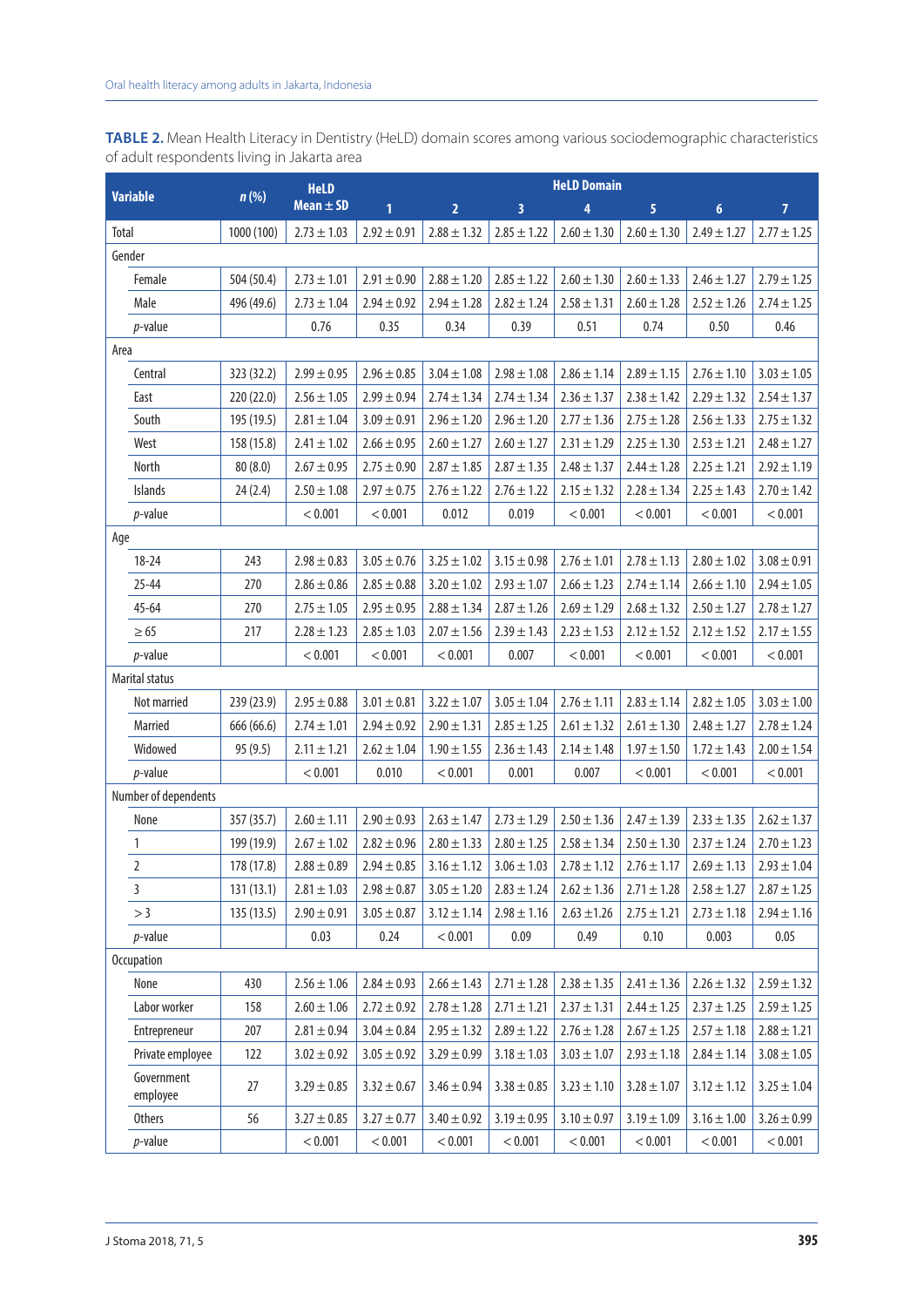#### **TABLE 2.** (Continued)

| <b>Variable</b>                            | n(%) | <b>HeLD</b>     |                 | <b>HeLD Domain</b> |                 |                 |                 |                 |                 |
|--------------------------------------------|------|-----------------|-----------------|--------------------|-----------------|-----------------|-----------------|-----------------|-----------------|
|                                            |      | $Mean \pm SD$   | 1               | 2 <sup>1</sup>     | 3               | 4               | 5               | $6\phantom{1}$  | $\overline{7}$  |
| Level of education                         |      |                 |                 |                    |                 |                 |                 |                 |                 |
| None                                       | 30   | $1.25 \pm 1.00$ | $2.16 \pm 1.20$ | $0.47 \pm 0.99$    | $1.95 \pm 1.39$ | $1.44 \pm 1.58$ | $1.12 \pm 1.39$ | $0.73 \pm 1.04$ | $0.90 \pm 1.20$ |
| Did not finish<br>elementary<br>school     | 56   | $2.21 \pm 1.23$ | $2.66 \pm 1.13$ | $1.94 \pm 1.58$    | $2.42 \pm 1.51$ | $2.19 \pm 1.54$ | $2.02 \pm 1.47$ | $1.86 \pm 1.51$ | $2.17 \pm 1.57$ |
| Elementary<br>school                       | 183  | $2.21 \pm 1.08$ | $2.63 \pm 0.97$ | $2.08 \pm 1.46$    | $2.32 \pm 1.45$ | $2.11 \pm 1.41$ | $1.96 \pm 1.35$ | $1.87 \pm 1.33$ | $2.18 \pm 1.42$ |
| Middle school                              | 163  | $2.53 \pm 0.94$ | $2.88 \pm 0.88$ | $2.82 \pm 1.27$    | $2.73 \pm 1.28$ | $2.35 \pm 1.34$ | $2.37 \pm 1.28$ | $2.18 \pm 1.23$ | $2.59 \pm 1.22$ |
| High school                                | 432  | $2.99 \pm 0.83$ | $3.04 \pm 0.81$ | $3.34 \pm 0.93$    | $3.09 \pm 0.97$ | $2.83 \pm 1.13$ | $2.86 \pm 1.13$ | $2.80 \pm 1.04$ | $3.08 \pm 0.97$ |
| Diploma/<br>Undergraduate/<br>Postgraduate | 145  | $3.36 \pm 0.69$ | $3.26 \pm 0.76$ | $3.50 \pm 0.79$    | $3.30 \pm 0.79$ | $3.23 \pm 0.90$ | $3.43 \pm 0.79$ | $3.30 \pm 0.79$ | $3.41 \pm 0.76$ |
| <i>p</i> -value                            |      | < 0.001         | < 0.001         | < 0.001            | < 0.001         | < 0.001         | < 0.001         | < 0.001         | < 0.001         |
| Income                                     |      |                 |                 |                    |                 |                 |                 |                 |                 |
| $<$ 1 million                              | 385  | $2.44 \pm 1.05$ | $2.78 \pm 0.95$ | $2.57 \pm 1.46$    | $2.63 \pm 1.30$ | $2.21 \pm 1.34$ | $2.25 \pm 1.34$ | $2.12 \pm 1.32$ | $2.46 \pm 1.35$ |
| 1-3 million                                | 417  | $2.74 \pm 1.00$ | $2.89 \pm 0.93$ | $2.89 \pm 1.29$    | $2.83 \pm 1.20$ | $2.65 \pm 1.26$ | $2.62 \pm 1.26$ | $2.51 \pm 1.21$ | $2.80 \pm 1.20$ |
| $>$ 3 million                              | 198  | $3.27 \pm 0.78$ | $3.28 \pm 0.70$ | $3.46 \pm 0.85$    | $3.31 \pm 0.93$ | $3.25 \pm 1.00$ | $3.25 \pm 1.00$ | $3.14 \pm 0.97$ | $3.28 \pm 0.94$ |
| <i>p</i> -value                            |      | < 0.001         | < 0.001         | < 0.001            | < 0.001         | < 0.001         | < 0.001         | < 0.001         | < 0.001         |
| <b>Health finance</b>                      |      |                 |                 |                    |                 |                 |                 |                 |                 |
| Government<br>insurance                    | 730  | $2.94 \pm 0.90$ | $2.87 \pm 1.31$ | $2.86 \pm 1.20$    | $2.86 \pm 1.20$ | $2.60 \pm 1.27$ | $2.60 \pm 1.28$ | $2.52 \pm 1.35$ | $2.81 \pm 1.22$ |
| Private insurance                          | 59   | $2.98 \pm 0.89$ | $3.34 \pm 0.88$ | $3.25 \pm 0.85$    | $3.25 \pm 0.85$ | $3.18 \pm 1.03$ | $3.19 \pm 1.07$ | $3.09 \pm 0.86$ | $3.18 \pm 091$  |
| No insurance                               | 211  | $2.85 \pm 0.93$ | $2.76 \pm 1.46$ | $2.69 \pm 1.33$    | $2.69 \pm 1.33$ | $2.42 \pm 1.43$ | $2.42 \pm 1.39$ | $2.21 \pm 1.35$ | $2.51 \pm 1.39$ |
| <i>p</i> -value                            |      | < 0.001         | 0.39            | 0.84               | 0.026           | 0.001           | < 0.001         | < 0.001         | < 0.001         |

*Legend: 1 – receptivity, 2 – understanding, 3 – support, 4 – economic barrier, 5 – access, 6 – communication, 7 – utilization*

*p-value was tested using Mann-Whitney U-test and Kruskal-Wallis test*

*HeLD – Health Literacy in Dentistry, SD – standard deviation*

tion, the level of education, and income showed significantly different scores for each HeLD domain.

Table 3 shows the mean item scores, Cronbach's α for the subscales if an item was removed, and the CITCs. The Cronbach's α values showed a high relatedness of all items with the overall mean HeLD score, indicating that the consistency of the responses could not be improved by deleting any item. The overall Cronbach's α was 0.958, with no Cronbach's α for domains with CITC values  $< 0.7$ . None of the CITC values were  $< 0.3$ , indicating that all items could be included in the instrument.

Table 4 shows the correlations among the variables. The item subscale correlations ranged from 0.4 to 0.7, indicating the multi-dimensionality of the scale.

#### **DISCUSSION**

Oral health inequity exists in Indonesia and in other parts of the world [8, 9]. The improvement in dental public health is an important issue in Indonesia. Many

factors, including sociodemographic determinants, lifestyle, public OHL, oral health service providers, and policy makers, may have contributed to the oral health inequalities. OHL, an emerging public health issue, is seen as an important indicator of oral health outcomes [10, 11]. It is a health promotion strategy that is included in the five key paths of the 7<sup>th</sup> Global Conference on Health Promotion of the WHO [12]. Many OHL tools are reported in the literature; however, most of them are heavily biased toward word recognition, numeracy, and reading skills, and they do not address the aspects of health behavior or service utilization [1]. This study used HeLD to assess the OHL of adults in Jakarta. HeLD is based on the Health Literacy Management Scale in Medicine (HeLMS) [13]. Although it was originally developed to assess the OHL among the indigenous population in Australia, the HeLD tool is a promising instrument that is recommended for use in international settings in marginalized and general populations [7, 14]. It addresses the multidimensional nature of OHL and encompasses the domains of com-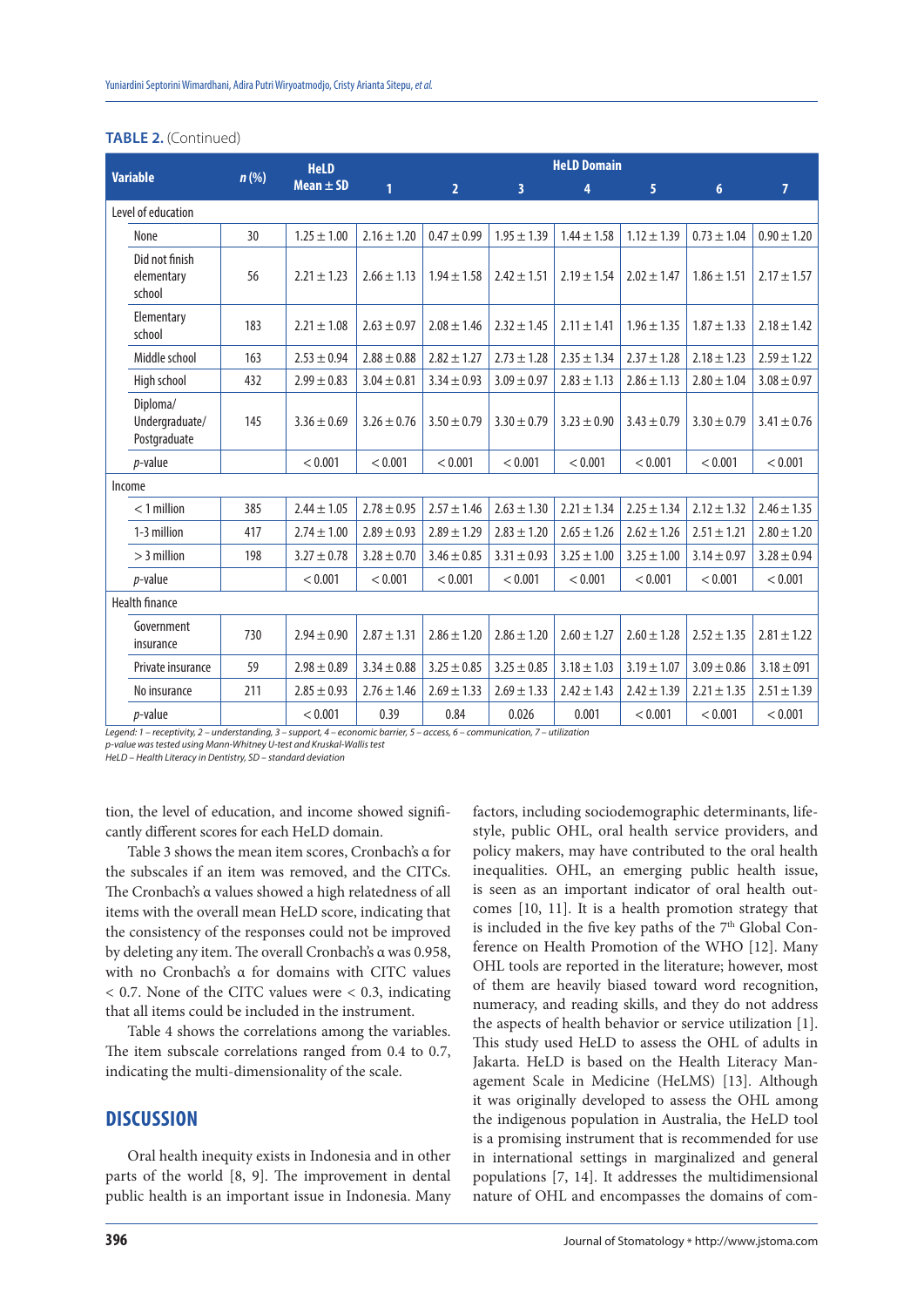| <b>HeLD</b>                  | <b>Reliability</b> |           |                  |             |              |  |  |  |
|------------------------------|--------------------|-----------|------------------|-------------|--------------|--|--|--|
| subscale and<br><b>items</b> | <b>Mean</b>        | <b>SD</b> | a, if<br>deleted | <b>CITC</b> | Cronbach's a |  |  |  |
| Receptivity                  | 2.92               | 0.91      |                  |             | 0.819        |  |  |  |
| HeLD <sub>R1</sub>           |                    |           | 0.820            | 0.485       |              |  |  |  |
| HeLD R2                      |                    |           | 0.751            | 0.722       |              |  |  |  |
| HeLD R3                      |                    |           | 0.755            | 0.708       |              |  |  |  |
| HeLD R4                      |                    |           | 0.761            | 0.687       |              |  |  |  |
| HeLD <sub>R5</sub>           |                    |           | 0.824            | 0.477       |              |  |  |  |
| Understanding                | 2.88               | 1.32      |                  |             | 0.931        |  |  |  |
| HeLD U1                      |                    |           | 0.930            | 0.822       |              |  |  |  |
| HeLD U2                      |                    |           | 0.870            | 0.896       |              |  |  |  |
| HeLD U3                      |                    |           | 0.899            | 0.860       |              |  |  |  |
| Support                      | 2.85               | 1.22      |                  |             | 0.856        |  |  |  |
| HeLD S1                      |                    |           | 0.765            | 0.764       |              |  |  |  |
| HeLD S2                      |                    |           | 0.746            | 0.785       |              |  |  |  |
| HeLD <sub>S3</sub>           |                    |           | 0.877            | 0.644       |              |  |  |  |
| <b>Economic barrier</b>      | 2.60               | 1.30      |                  |             | 0.889        |  |  |  |
| HeLD E1                      |                    |           | 0.854            | 0.769       |              |  |  |  |
| HeLD E2                      |                    |           | 0.862            | 0.759       |              |  |  |  |
| HeLD <sub>E3</sub>           |                    |           | 0.809            | 0.820       |              |  |  |  |
| Access                       | 2.60               | 1.30      |                  |             | 0.890        |  |  |  |
| HeLD A1                      |                    |           | 0.873            | 0.717       |              |  |  |  |
| HeLD A2                      |                    |           | 0.832            | 0.823       |              |  |  |  |
| HeLD A3                      |                    |           | 0.833            | 0.820       |              |  |  |  |
| HeLD A4                      |                    |           | 0.888            | 0.674       |              |  |  |  |
| Communication                | 2.49               | 1.27      |                  |             | 0.935        |  |  |  |
| HeLD C1                      |                    |           | 0.926            | 0.781       |              |  |  |  |
| HeLD <sub>C2</sub>           |                    |           | 0.924            | 0.799       |              |  |  |  |
| HeLD <sub>C3</sub>           |                    |           | 0.922            | 0.825       |              |  |  |  |
| HeLD <sub>C4</sub>           |                    |           | 0.929            | 0.746       |              |  |  |  |
| HeLD C5                      |                    |           | 0.923            | 0.808       |              |  |  |  |
| HeLD C6                      |                    |           | 0.926            | 0.779       |              |  |  |  |
| HeLD C7                      |                    |           | 0.925            | 0.789       |              |  |  |  |
| <b>Utilization</b>           | 2.77               | 1.25      |                  |             | 0.918        |  |  |  |
| HeLD X1                      |                    |           | 0.941            | 0.677       |              |  |  |  |
| HeLD X2                      |                    |           | 0.879            | 0.853       |              |  |  |  |
| HeLD X3                      |                    |           | 0.873            | 0.869       |              |  |  |  |
| HeLD X4                      |                    |           | 0.877            | 0.860       |              |  |  |  |

**TABLE 3.** Item characteristics and reliability analysis

*Cronbach's α for subscales if an item was removed. CITC – corrected item-total correlation, HeLD – Health Literacy in Dentistry, SD – standard deviation*

munication, access, receptivity, understanding, utilization, support, and economic barriers, which impact oral health status [7]. These design features support HeLD's

**TABLE 4.** Associations (Spearman's correlation) between the seven domains of the Health Literacy in Dentistry (HeLD) scale

| <b>Components</b>                                                                           | 1     | $\overline{2}$ | 3     | 4     | 5     | 6     | 7 |  |  |
|---------------------------------------------------------------------------------------------|-------|----------------|-------|-------|-------|-------|---|--|--|
| Receptivity                                                                                 |       |                |       |       |       |       |   |  |  |
| Understanding                                                                               | 0.416 |                |       |       |       |       |   |  |  |
| Support                                                                                     | 0.459 | 0.626          |       |       |       |       |   |  |  |
| Economic<br>barrier                                                                         | 0.439 | 0.440          | 0.538 |       |       |       |   |  |  |
| Access                                                                                      | 0.401 | 0.553          | 0.583 | 0.596 |       |       |   |  |  |
| Communication                                                                               | 0.459 | 0.598          | 0.625 | 0.564 | 0.752 |       |   |  |  |
| <b>Utilization</b>                                                                          | 0.447 | 0.608          | 0.619 | 0.556 | 0.657 | 0.760 |   |  |  |
| Correlations were all significant at the $p < 0.01$ level. The correlations of the subscale |       |                |       |       |       |       |   |  |  |

*items ranged from 0.4 to 0.7, indicating the multi-dimensionality of the scale.*

role as an appropriate tool to assess the OHL in other parts of the world, particularly in Indonesia [3, 4].

The literature shows that poor oral hygiene is a problem among adults in Indonesia [2]. There is an unequal distribution of dentists in Indonesia, and inequity among people gaining access to necessary dental treatment [15, 16]. Previous studies on OHL using HeLD-ID among undergraduate students encouraged further validation of HeLD-ID in a general sample population [4]. The current study among adults from Jakarta, the capital city of Indonesia, includes many people from different parts of Indonesia. The presence of inequity in terms of many sociodemographic aspects of society is still a challenge for Jakarta [6]. Although Indonesia comprises many islands with numerous tribes with different languages and dialects, the results of this study provide information that may increase OHL and better oral health among all residents of Jakarta. Further studies should be conducted to explore the instrument's applicability in other Indonesian settings.

This study utilizes the previously translated and validated Indonesian version of HeLD [3] to evaluate the OHL in community settings, including 1000 people from Jakarta. Generalization is limited by the fact that it may not be representative of all Indonesian adults. The Cronbach's a for HeLD-ID was 0.95, indicating a strong internal consistency. On assessing each item of the questionnaire, the first question of the reliability subscale showed a low CITC reliability score, indicating that there is a gap between the question and the HeLD scale in general, which possibly occurred because of the cross-cultural adaptation of the questionnaire.

The overall OHL of the adults in this study is lower than that of the undergraduate students in our previous study [3, 4]. Despite other previous studies that show females have better OHL than males, our study showed that male and female adults have the same level of OHL [3, 4], which matches the results of an In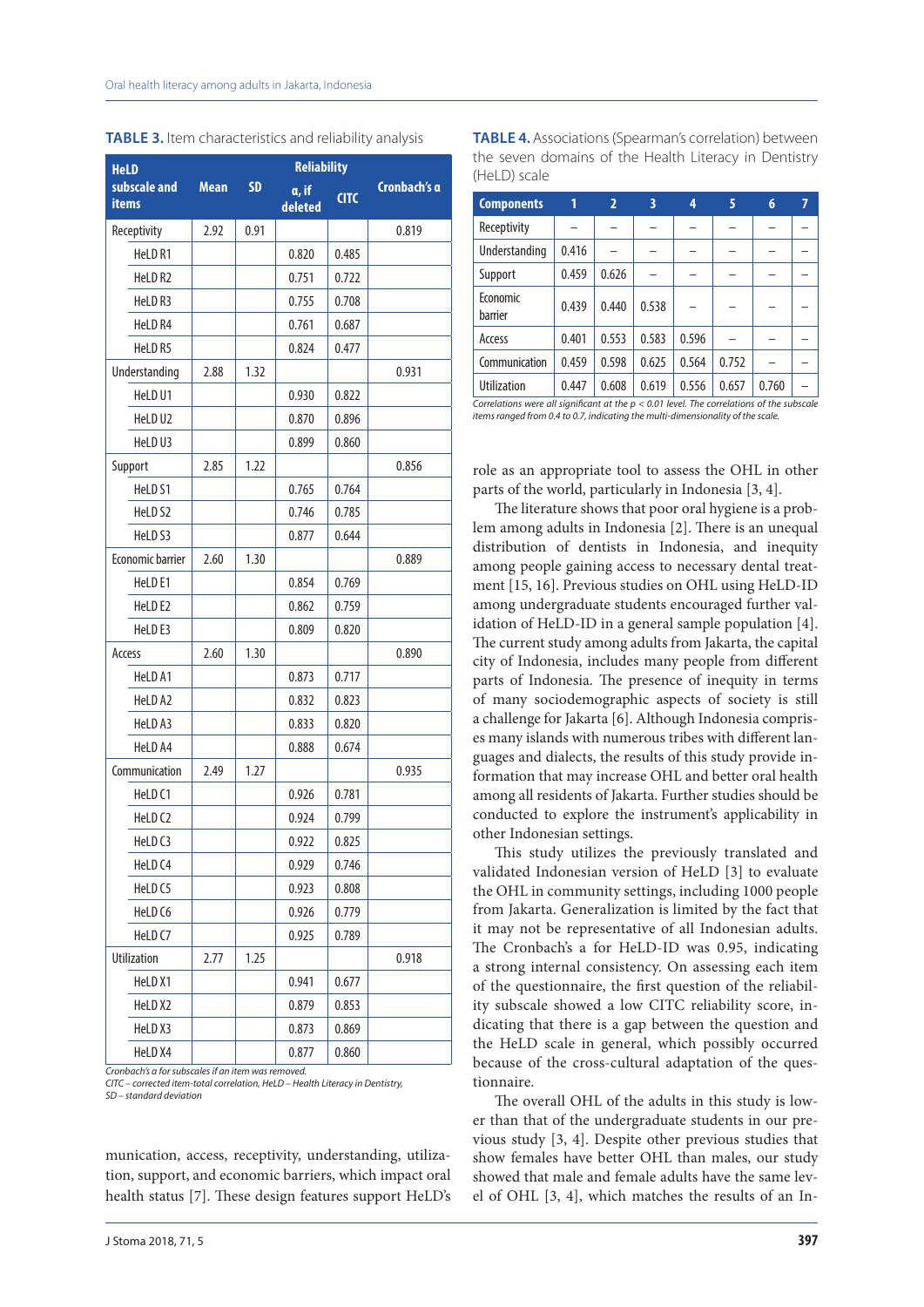dian study [16]. Both sexes showed the lowest score in the communication domain, a domain that measures the ability to communicate with the dentist to gain information related to oral health. The location of the respondents within Jakarta may have influenced the HeLD score. The HeLD-ID scores varied in terms of the area of Jakarta where the respondent lives, with statistically significant differences. The people living in the western area, in the islands, and the eastern part of Jakarta had lower HeLD scores and the highest number of social problems [6]. The HeLD scores also showed statistically significant differences ( $p < 0.05$ ) in terms of age, marital status, the number of dependents, occupation, the level of education, income, and the type of health insurance. The results of this study are consistent with those of a few previous studies reporting that the factors influencing the use of dental health services are age, education, and education level [18]. The OHL scores tend to decrease with age, which is consistent with the result of a study conducted in Canada showing that age and aging are determinants of health literacy [18]. Older people tend to have lower health literacy levels due to factors such as mental health, reading ability, health status, and vision. The differences in OHL among the elderly are found in the domains of understanding, support, communication, and utilization. All four domains show a decrease in OHL levels as age increases. There was no significant difference in the domains of receptivity, access, and economic barrier. The low OHL levels in the domain of understanding may be caused by a decrease in cognitive functions among the elderly, the difficulties in gaining access to new information, and oral health related materials that use unfamiliar or complex terminology that is difficult to understand [18, 19]. The HeLD score in the current study is also statistically different ( $p < 0.05$ ) in terms of age, marital status, the number of dependents, the type of occupation, the level of education, income, and the type of health insurance. The individuals who were single had better HeLD scores compared with those of widowers. Single individuals may be more independent about seeking information related to dental care. However, an analysis of the association between OHL and oral health outcome is needed. The results of the current study can be the foundation for policy development and public health program planning, particularly designed to improve the OHL based on related and specific domains, since OHL is not a permanent skill but may decrease due to a variety of factors [18].

## **CONCLUSIONS**

To the best of our knowledge, this study is the first to report about OHL in a sample of a large population of Jakarta. The results show that HeLD-ID can be imple-

mented in the larger population of Indonesia, particularly in Jakarta. The results show that the OHL of adults in Jakarta is lower than that of undergraduate students. The results of this study can be the foundation to develop policies and plan public health programs, particularly designed to improve OHL based on the various factors influencing that skill.

#### **ACKNOWLEDGEMENTS**

This work was supported by a Universitas Indonesia Research Grant. The authors are grateful for the support given from the Government of the Special Region of Jakarta, Indonesia.

# **CONFLICT OF INTEREST**

The authors declare no potential conflicts of interest with respect to the research, authorship, and/or publication of this article.

#### References

- 1. Dickson-Swift V, Kenny A, Farmer J, et al. Measuring oral health literacy: A scoping review of existing tools. BMC Oral Health 2014; 14: 148.
- 2. Petersen PE, Ogawa H. The global burden of periodontal disease: toward integration with chronic disease prevention and control. Periodontol 2000 2012; 60: 15-39.
- 3. Rahardjo A, Wachid MN, Adiatman M, et al. Health literacy in dentistry among undergraduate students in Indonesia. Asian J Epidemiol 2015; 9: 24-29.
- 4. Rahardjo A, Adinda S, Nasia AA, et al. Oral health literacy in Indonesian adolescent. J Int Dent Med Res 2015; 8: 1-5.
- 5. Wong HM, Bridges SM, Yiu CKY, et al. Development and validation of Hong Kong rapid estimate of adult literacy in dentistry. J Investig Clin Dent 2012; 3: 118-127.
- 6. Jakarta Center of Statistics Bureau 2017 (BPS-Statistics of DKI Jakarta Province). Jakarta in Figures. 2017. ISSN: 0215.2150.
- 7. Jones K, Parker E, Mills H, et al. Development and psychometric validation of a Health Literacy in Dentistry scale (HeLD). Community Dent Health 2014; 31: 37-43.
- 8. Mejia GC, Parker EJ, Jamieson LM. An introduction to oral health inequalities among Indigenous and non-Indigenous populations. Int Dent J 2010; 60 (3 Suppl 2): 212-215.
- 9. Rahardjo A, Maharani DA. A review of Indonesia's dental health – past, present, and future. Int J Clin Prev Dent 2014; 10: 121-126.
- 10. Horowitz AM, Kleinman DV. Oral health literacy: The new imperative to better oral health. Dent Clin North Am 2008; 52: 333-344.
- 11. Horowitz AM, Kleinman DV. Oral health literacy: A pathway to reducing oral health disparities in Maryland. J Public Health Dent 2012; 72: S26-S30.
- 12. Petersen PE, Kwan S. The 7th WHO Global conference on health promotion – toward integration of oral health. Community Dent Health 2010; 27 (Suppl 1): 129-136.
- 13. Jordan JE, Buchbinder R, Briggs AM, et al. The Health Literacy Management Scale (HeLMS): A measure of an individual's capacity to seek, understand, and use health information within the healthcare setting. Patient Educ Couns 2013; 91: 228-235.
- 14. Parker EJ, Misan G, Chong A, et al. An oral health literacy intervention for Indigenous adults in a rural setting in Australia. BMC Public Health 2012; 12: 461.
- 15. Maharani DA. Inequity in dental care utilization in the Indonesian population with a self-assessed need for dental treatment. Tohoku J Exp Med 2009; 218: 229-239.